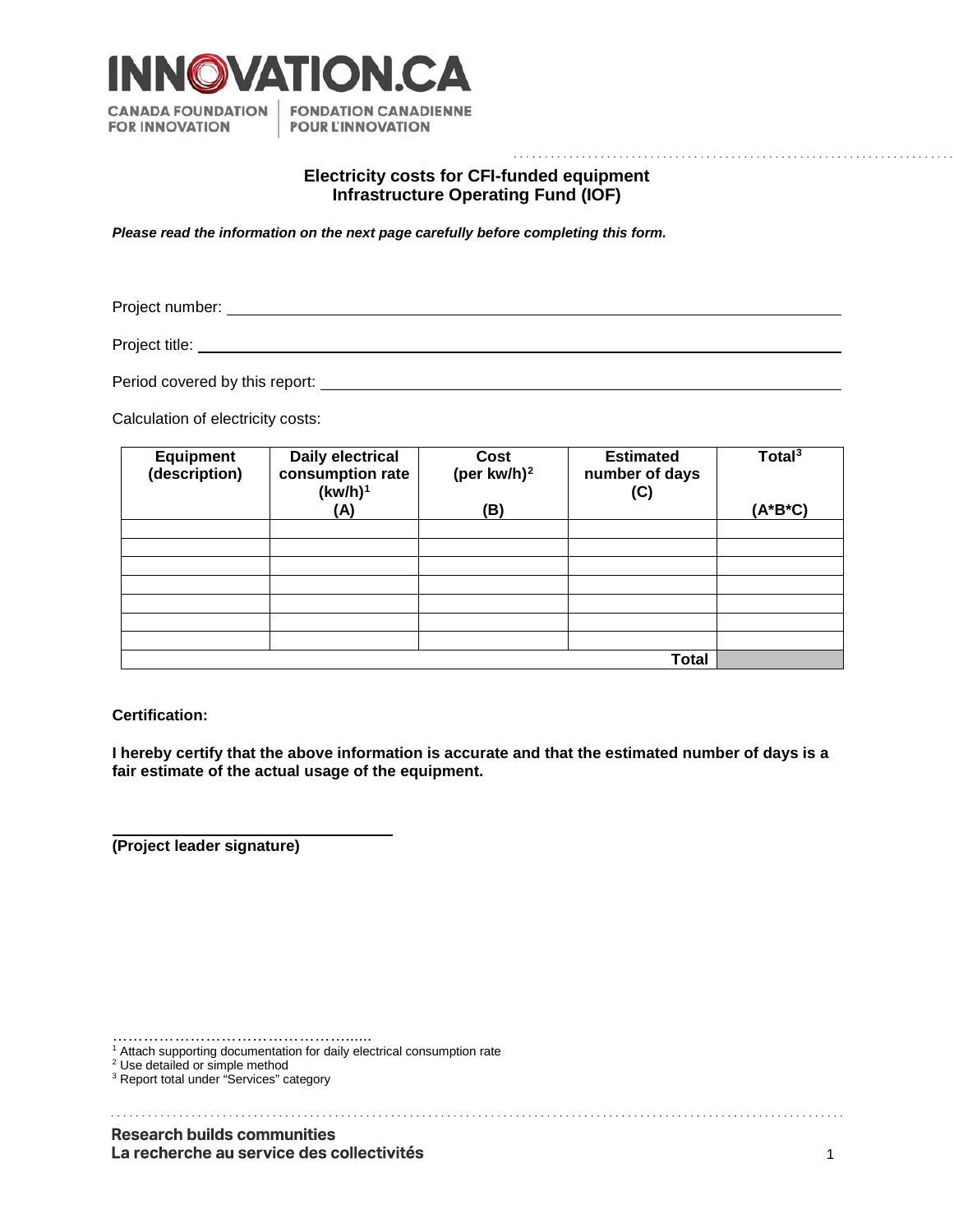## **Please read the following information carefully before completing the above form:**

- The related infrastructure item must have been funded by the CFI (i.e., it must appear on the proposal or updated budget and/or the final financial report).
- The CFI-funded project to which the electricity costs relate to must have been approved after July 1, 2001. However, the project must not have been funded through the Canada Research Chairs Infrastructure Fund (2000–06), the Career Awards (2002–06) or the international funds (2002 and 2007).
- The related CFI-funded project must have passed the stage of award finalization, and the related CFIfunded infrastructure item must be operational and still used for research purposes for the period reported.
- The institution must keep on file all documentation for audit purposes for a minimum of six years and provide it upon request. This six-year period starts at the end of the fiscal year to which the records relate.
- Attach supporting documentation for the electrical consumption rate of the equipment (e.g., manufacturer specifications, measurement using a power meter).
- Use either a detailed method or a simple method to establish this cost. If you use a detailed method, it must be appropriate for calculating the actual costs of electricity. Maintain supporting documentation for all cost elements.

If you use the simple method, you need not calculate the actual cost of electricity, but you must use the provincial rate prescribed by the CFI. Rates are updated annually.

• Total cost should be reported under the "Services" category in the IOF annual report.

| Canada Foundation for Innovation   Fondation canadienne pour l'innovation |  |
|---------------------------------------------------------------------------|--|
|                                                                           |  |